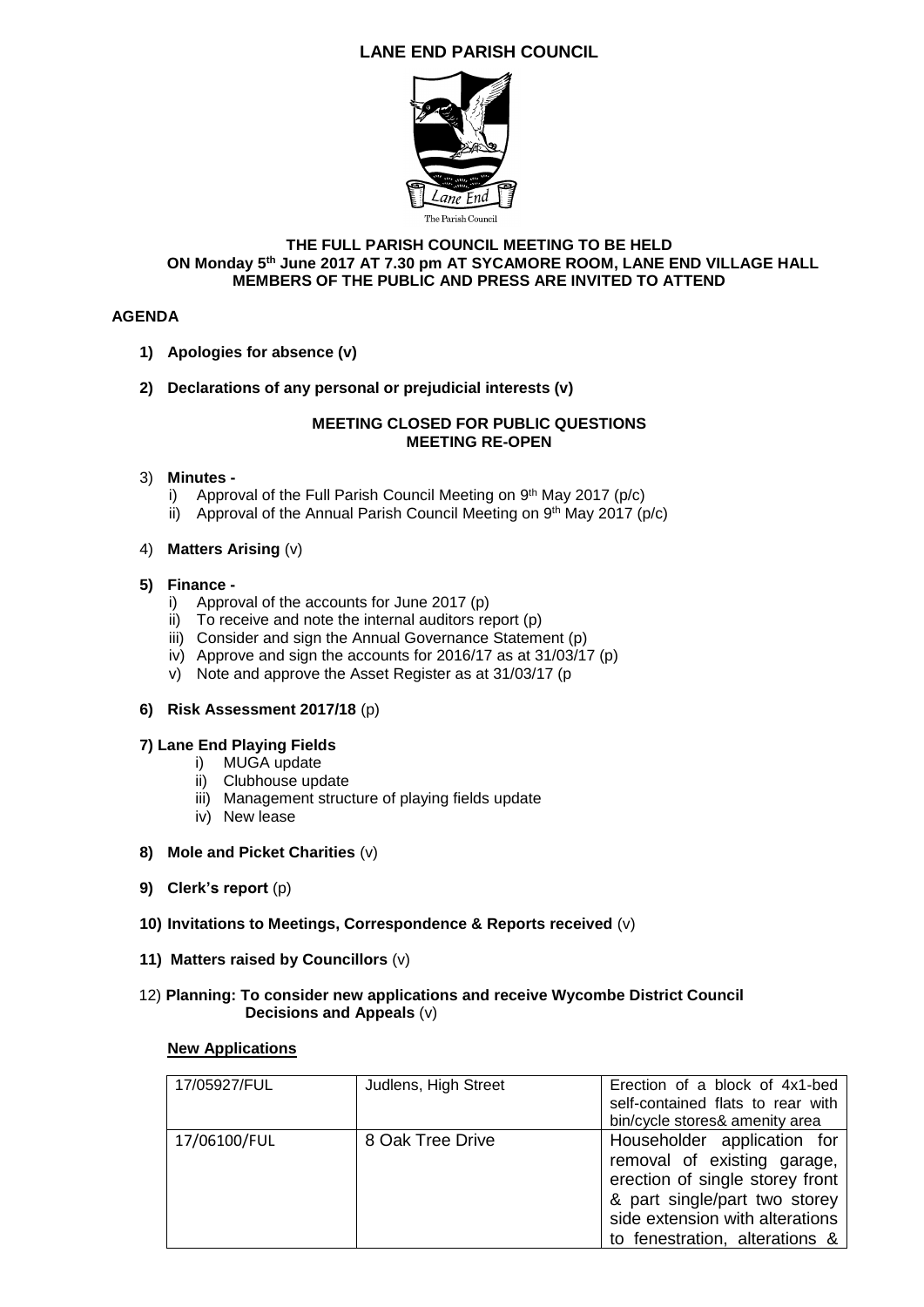|                |                                                                 | relaying to steps & creation of<br>hard standing to front.                                                                                                                  |
|----------------|-----------------------------------------------------------------|-----------------------------------------------------------------------------------------------------------------------------------------------------------------------------|
| 17/06021/FUL   | 23 New Road                                                     | Householder application for<br>demolition of existing single<br>storey rear extension and<br>construction of part two storey,<br>part single storey side/rear<br>extension. |
| 17/06096/FUL   | 2 Rustings Gate                                                 | Householder application for<br>construction of single storey<br>side/rear extension                                                                                         |
| 17/06254/FUL   | 35 Beech Avenue                                                 | Householder application for<br>erection of single storey rear<br>extension                                                                                                  |
| 17/06371/FUL   | Overland, Park Lane                                             | Householder application for<br>construction of single storey<br>side/rear extension to provide<br>annex                                                                     |
| 17/06379/CONSA | adjacent OS parcel<br>Land<br>0345, Marlow Road, Cadmore<br>End | Consultation<br>on<br>proposed<br>diversion of public footpath<br>(LE no 9)                                                                                                 |

## **Wycombe District Council planning decisions**

**17/05654/FUL Application Permitted** Harecramp Farmhouse Chequers Lane Cadmore End Buckinghamshire HP14 3PH

Householder application for conversion of existing carport and store to habitable accommodation ancillary to main dwelling, including fenestration alterations

## **17/05455/FUL Application Permitted** 38 New Road Bolter End Buckinghamshire HP14 3NA

Householder application for demolition of existing ground floor extension and construction of replacement two storey side extension, front porch, remove existing hedge and replace with a close boarded fence and replace and enlarge existing

**17/05744/FUL Application Permitted** Somervell Lammas Way Lane End Buckinghamshire HP14 3EX *Proposal:* Householder application for construction of single storey rear extension

**13) Meeting to be closed** *in accordance with LGA 1972, ss 100 and Public Bodies (Admission to meetings) Act 1960* to discuss **Finings Road Car Park**

NEXT MEETING: Ordinary meeting will be held on Monday 3<sup>rd</sup> July 2017 at 7.30pm in Cadmore End Village Hall.

Deirdre Hansen Acting Clerk to Lane End Parish Council **Tuesday 30 May 2017** *\*(p) Paper Included (v) Verbal report (p/c) previously circulated.*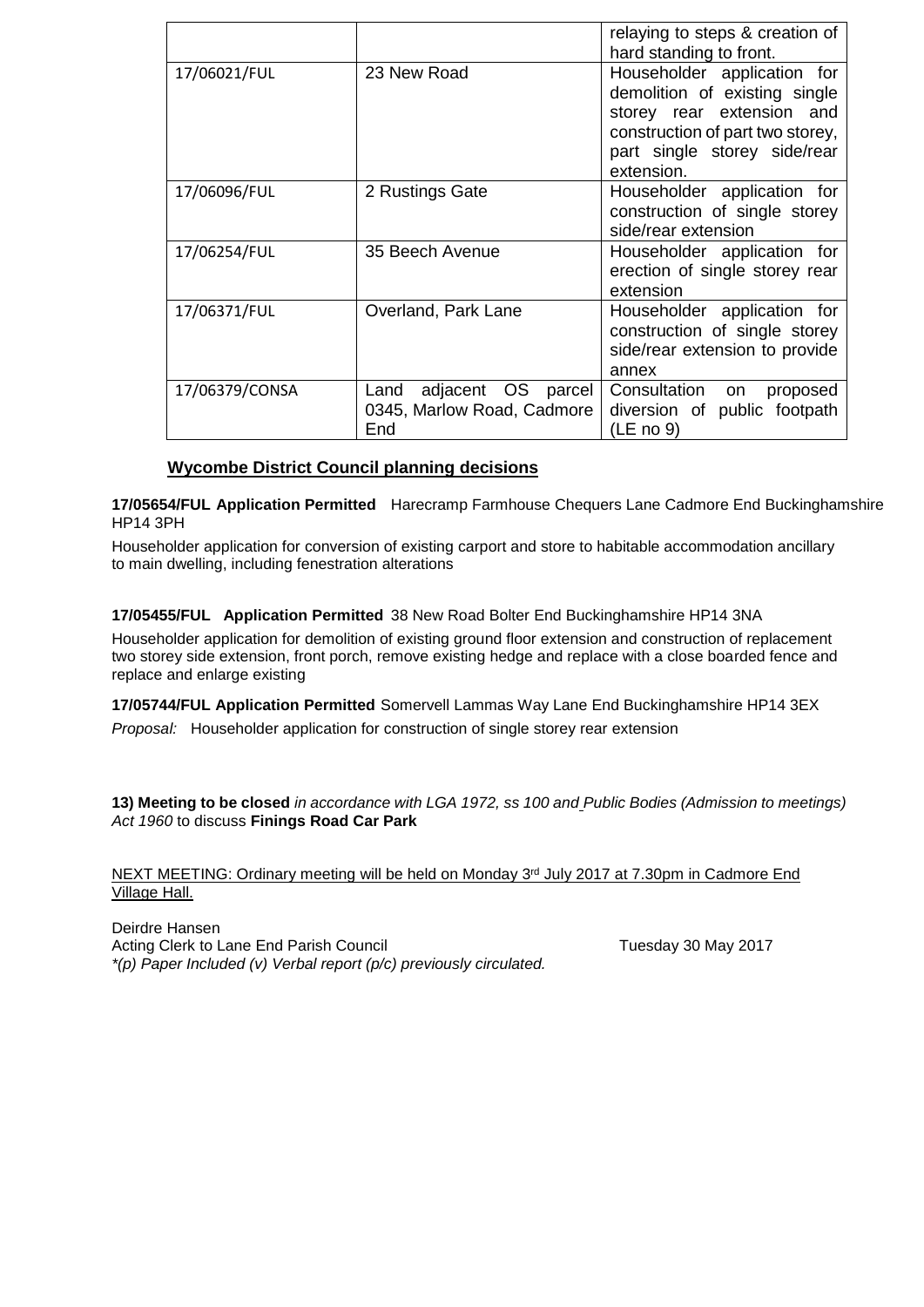# **ACCOUNTS SUBMITTED AND RECEIVED IN May FOR PAYMENT IN June 2017**

| <b>EXPENDITURE</b>                               | <b>Cheque No</b> | <b>Total</b> | <b>VAT</b> | <b>NET</b> | <b>Description</b>                                  | <b>Budget Number</b> |
|--------------------------------------------------|------------------|--------------|------------|------------|-----------------------------------------------------|----------------------|
| <b>Direct Debits</b>                             |                  |              |            |            |                                                     |                      |
| <b>EON</b>                                       | <b>DD</b>        | £715.78      | £119.30    |            | £596.48 electricity invoice 01/04/17-30/04/17       | 210/001              |
| <b>BT</b> Group                                  | DD               | £52.00       | £8.67      |            | £43.33 phone line                                   | 103/002              |
| <b>Total Direct Debits</b>                       | £                | 767.78 £     | 127.97 £   |            | 639.81 Direct debits taken in May                   |                      |
| <b>Expenditure: Cheque Payments</b>              |                  |              |            |            |                                                     |                      |
| Polaris groundcare                               | 100929           | £1,032.00    | £172.00    |            | £860.00 Goalmouth renovations                       | 120/004              |
| <b>Mark Wakley</b>                               | 100930           | £2,065.00    | £0.00      |            | £2,065.00 Playing fields landscaping                | 125/005              |
| Above cheques signed between meetings and cashed |                  |              |            |            |                                                     |                      |
| SCH (supplies) Limited                           | 100931           | £3,270.00    | £545.00    |            | £2,725.00 Punch tractor and triangular brush        | 120/004              |
| Chilterns Woodlands Project                      | 100932           | £150.00      | £0.00      |            | £150.00 claiming countryside stewardship grant      | 190/002              |
| Mr L Johnson                                     | 100933           | £75.00       | £0.00      |            | £75.00 internal audit 2016/17                       | 105/001              |
| Mr C. Stewart                                    | 100934           | £196.40      | £0.00      |            | £196.40 Cllr Playing fields proj exp.               | 125/005              |
| <b>Buckland Landscapes</b>                       | 100935           | £1,010.96    | £168.49    |            | £842.47 Grass cutting April                         | 190/001              |
| <b>Buckland Landscapes</b>                       | 100936           | £348.00      | £58.00     |            | £290.00 Grass Cutting - Devolved Services BCC April | 200/001              |
| Mrs K Dunn                                       | 100937           | £400.00      | £0.00      |            | £400.00 Clarion editor                              | 160/001              |
| Mrs H Glasgow                                    | 100938           | £1,538.16    | £0.00      |            | £1,538.16 Clerk-salary                              | 101/001              |
| Mrs H Glasgow                                    | 100939           | £100.00      | £0.00      |            | £100.00 Clerk June Expenses - office rent           | 103/001              |
| Mrs H Glasgow                                    | 100939           | £5.00        | £0.00      |            | £5.00 Clerks exp June-broadband                     | 103/008              |
| <b>BCC Pensions</b>                              | 100940           | £506.28      | £0.00      |            | £506.28 Pension cheque                              | 101/003              |
| D Hansen                                         | 100941           | £982.06      | £0.00      |            | £982.06 Acting clerk salary May plus April O/T      | 101/001              |
| D Hansen                                         | 100942           | £50.00       | £0.00      |            | £50.00 Acting clerk expenses- office rent           | 103/001              |
| D Hansen                                         | 100942           | £5.00        | £0.00      |            | £5.00 Acting clerk expenses- broadband              | 103/008              |
| D Hansen                                         | 100942           | £53.55       | £1.26      |            | £52.29 acting clerk expensesn-travel                | 102/001              |
| D Hansen                                         | 100942           | £105.38      | £0.00      |            | £105.38 course fees C Harries and K Wright          | 111/001              |
| D Hansen                                         | 100942           | £21.24       | £0.00      |            | £21.24 stamps                                       | 103/005              |
| D Hansen                                         | 100942           | £14.98       | £2.50      |            | £12.48 stationary                                   | 103/004              |
| <b>Total cheque paymenst</b>                     |                  | £8,832.01    | £775.24    | £8,056.77  |                                                     |                      |
| <b>INCOME</b>                                    |                  | <b>Total</b> | <b>VAT</b> | <b>NET</b> | <b>Description</b>                                  | <b>Budget number</b> |
| <b>Total Income</b>                              |                  | £0.00        | £0.00      | £0.00      | Income banked in May                                |                      |